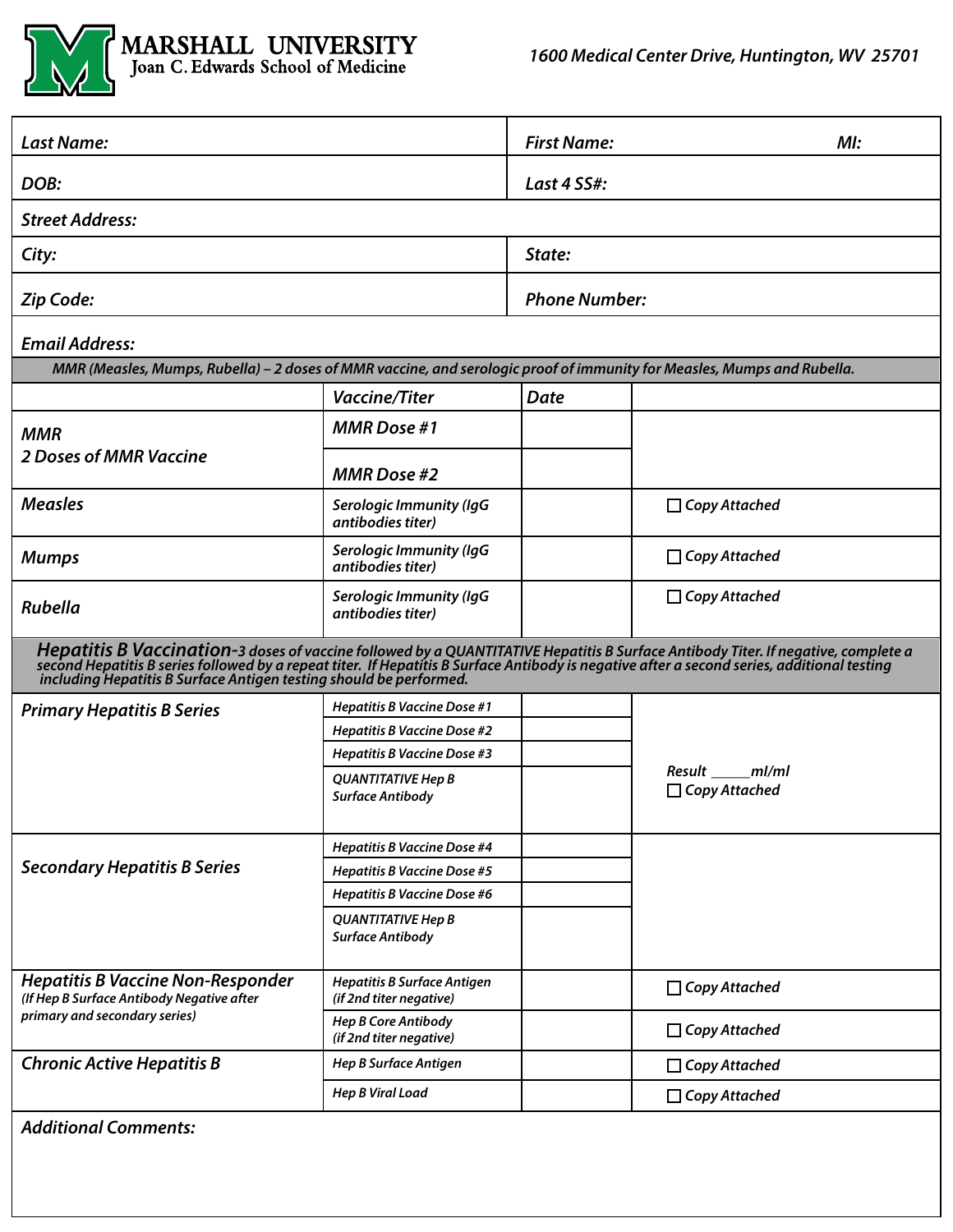| Varicella (Chicken Pox) – 2 Doses of vaccine and positive serology, or positive serology only                                                                                                                                                                                                                                                         |                                                                 |  |                    |                  |                             |                         |                                                           |  |
|-------------------------------------------------------------------------------------------------------------------------------------------------------------------------------------------------------------------------------------------------------------------------------------------------------------------------------------------------------|-----------------------------------------------------------------|--|--------------------|------------------|-----------------------------|-------------------------|-----------------------------------------------------------|--|
|                                                                                                                                                                                                                                                                                                                                                       | Date                                                            |  |                    |                  |                             |                         |                                                           |  |
|                                                                                                                                                                                                                                                                                                                                                       | <b>Varicella Vaccine #1</b>                                     |  |                    |                  |                             |                         |                                                           |  |
|                                                                                                                                                                                                                                                                                                                                                       | <b>Varicella Vaccine #2</b>                                     |  |                    |                  |                             |                         |                                                           |  |
|                                                                                                                                                                                                                                                                                                                                                       | <b>Serologic Immunity</b><br>(IgG antibodies titer)             |  |                    |                  | $\Box$ Copy Attached        |                         |                                                           |  |
| Tetanus-diptheria-pertussis – One dose of adult Tdap within the last 10 years                                                                                                                                                                                                                                                                         |                                                                 |  |                    |                  |                             |                         |                                                           |  |
|                                                                                                                                                                                                                                                                                                                                                       | <b>Vaccine</b>                                                  |  | <b>Date</b>        |                  |                             |                         |                                                           |  |
|                                                                                                                                                                                                                                                                                                                                                       | <b>Tdap Vaccine</b><br>(Adacel, Boostrix, etc.)                 |  |                    |                  |                             | $\Box$ Copy Attached    |                                                           |  |
| Influenza vaccine – One dose annually, each fall.                                                                                                                                                                                                                                                                                                     |                                                                 |  |                    |                  |                             |                         |                                                           |  |
|                                                                                                                                                                                                                                                                                                                                                       | <b>Vaccine</b>                                                  |  | <b>Date</b>        |                  |                             |                         |                                                           |  |
|                                                                                                                                                                                                                                                                                                                                                       | <b>Flu Vaccine</b>                                              |  |                    |                  |                             | $\Box$ Copy Attached    |                                                           |  |
| TUBERCULOSIS SCREENING- Results of last 2 TST's (PPDs) or 1 IGRA blood test are required regardless of prior BCG status.<br>If you have a history of a positive TST >10mm or IGRA, please provide information regarding an evaluation and/or treatment<br>below. You only need to complete one section. Most recent test must be after January, 2019. |                                                                 |  |                    |                  |                             |                         |                                                           |  |
| <b>Section A</b>                                                                                                                                                                                                                                                                                                                                      |                                                                 |  | <b>Date Placed</b> |                  | <b>Date Read</b><br>Reading |                         | <b>Interpretation</b>                                     |  |
| <b>Negative Skin or Blood Test History</b>                                                                                                                                                                                                                                                                                                            | <b>TST#1</b>                                                    |  |                    |                  |                             | mm                      | <b>Positive</b><br><b>Negative</b>                        |  |
|                                                                                                                                                                                                                                                                                                                                                       | TST#2                                                           |  |                    |                  |                             | mm                      | <b>Positive</b><br><b>Negative</b>                        |  |
|                                                                                                                                                                                                                                                                                                                                                       | <b>TST#3</b>                                                    |  |                    |                  |                             | mm                      | <b>Positive</b><br><b>Negative</b>                        |  |
|                                                                                                                                                                                                                                                                                                                                                       |                                                                 |  |                    |                  |                             | <b>Result</b>           |                                                           |  |
|                                                                                                                                                                                                                                                                                                                                                       | <b>IGRA Blood Test</b>                                          |  |                    |                  |                             | $\Box$ Negative         | $\boxed{\Box}$ Indeterminate $\boxed{\Box}$ Copy Attached |  |
| <b>Section B</b><br><b>History of Latent Tuberculosis, Positive</b><br><b>Skin Test, or Positive Blood Test</b>                                                                                                                                                                                                                                       |                                                                 |  | <b>Date Placed</b> | <b>Date Read</b> |                             | <b>Reading</b>          | Interpretation                                            |  |
|                                                                                                                                                                                                                                                                                                                                                       | <b>Positive TST</b>                                             |  |                    |                  |                             | mm                      |                                                           |  |
|                                                                                                                                                                                                                                                                                                                                                       |                                                                 |  |                    |                  |                             | <b>Result</b>           |                                                           |  |
|                                                                                                                                                                                                                                                                                                                                                       | <b>Date of Positive IGRA</b>                                    |  |                    |                  |                             | IU                      | $\Box$ Copy Attached                                      |  |
|                                                                                                                                                                                                                                                                                                                                                       | Date of Chest X-Ray                                             |  |                    |                  |                             | $\Box$ Copy Attached    |                                                           |  |
|                                                                                                                                                                                                                                                                                                                                                       | <b>Prophylactic Medications for latent T</b><br><b>B</b> taken? |  |                    |                  |                             | $\prod_{\text{No}}$ Yes |                                                           |  |
|                                                                                                                                                                                                                                                                                                                                                       | <b>Total Duration of prophylaxis</b>                            |  |                    |                  |                             |                         | <b>Months</b>                                             |  |
| <b>Section C</b>                                                                                                                                                                                                                                                                                                                                      |                                                                 |  |                    |                  |                             |                         |                                                           |  |
| <b>History of Active Tuberculosis</b>                                                                                                                                                                                                                                                                                                                 | <b>Date of Diagnosis</b>                                        |  |                    |                  |                             |                         |                                                           |  |
|                                                                                                                                                                                                                                                                                                                                                       | <b>Date Treatment was Completed</b>                             |  |                    |                  | $\Box$ Copy Attached        |                         |                                                           |  |
|                                                                                                                                                                                                                                                                                                                                                       | <b>Date of Last Annual CXR</b>                                  |  |                    |                  |                             | $\Box$ Copy Attached    |                                                           |  |
| <b>Additional Comments:</b>                                                                                                                                                                                                                                                                                                                           |                                                                 |  |                    |                  |                             |                         |                                                           |  |